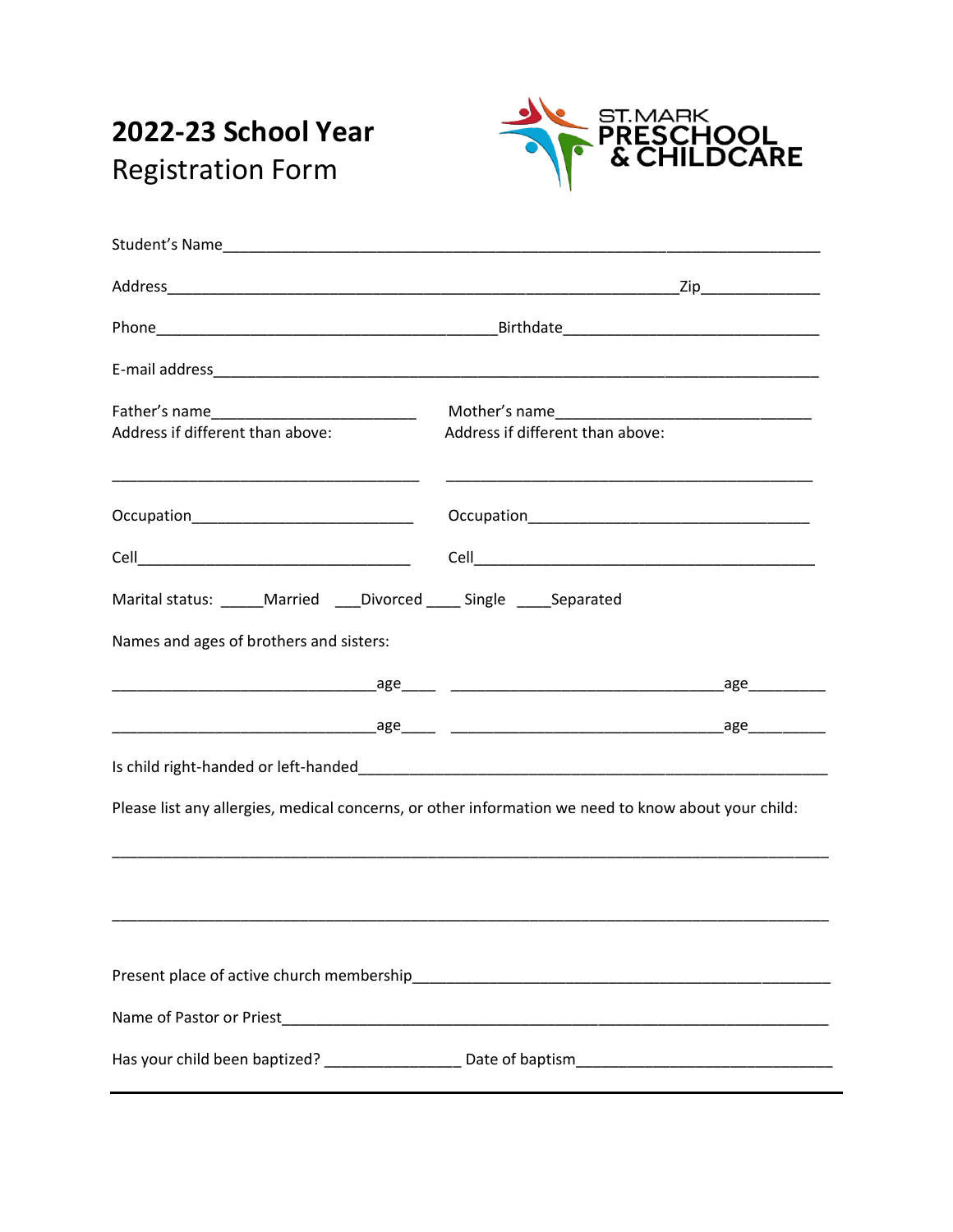# **TUITION & PRICING**

### Please *select* which preschool and/or childcare offerings you would like.

## **PRESCHOOL STAND-ALONE**

These prices are for families desiring to enroll a student in preschool only, *without childcare*. Preschool classes operate from 8:25am (drop off) to 11:30am (pick up). All classes require a \$70 non-refundable registration fee.

| <b>Select</b> | Class              | <b>Days</b> | <b>Time</b>    | Cost        |
|---------------|--------------------|-------------|----------------|-------------|
|               | 3-year-old         | T/TH        | 8:30AM-11:30AM | \$140/month |
|               | 4-year-old         | M/W/F       | 8:30AM-11:30AM | \$190/month |
|               | Pre-K <sub>5</sub> | M/T/W/TH/F  | 8:30AM-11:30AM | \$270/month |

## **PRESCHOOL + CHILDCARE SUPPLEMENT**

Preschool (above) *and* childcare options for your child's *regular* preschool days only. The 7:00AM -12:30PM option requires a \$70 non-refundable registration fee. The 7:00 AM-3:30PM/5:30PM options require a \$150 non-refundable registration fee.

#### **3 Year-Old-Class**

| <b>Select</b> | Preschool | <b>Childcare</b> | <b>Time</b>    | Cost        |
|---------------|-----------|------------------|----------------|-------------|
|               | т/тн      | т/тн             | 7:00AM-12:30PM | \$241/month |
|               | т/тн      | т/тн             | 7:00AM-3:30PM  | \$350/month |
|               | т/тн      | ⊺/ТН             | 7:00AM-5:30PM  | \$427/month |

#### **4 Year-Old-Class**

| <b>Select</b> | <b>Preschool</b> | <b>Childcare</b> | <b>Time</b>    | Cost        |
|---------------|------------------|------------------|----------------|-------------|
|               | M/W/F            | M/W/F            | 7:00AM-12:30PM | \$341/month |
|               | M/W/F            | M/W/F            | 7:00AM-3:30PM  | \$506/month |
|               | M/W/F            | M/W/F            | 7:00AM-5:30PM  | \$620/month |

**Pre-K 5 Class**

| <b>Select</b> | <b>Preschool</b> | <b>Childcare</b> | <b>Time</b>    | Cost        |
|---------------|------------------|------------------|----------------|-------------|
|               | M/T/W/TH/F       | M/T/W/TH/F       | 7:00AM-12:30PM | \$522/month |
|               | M/T/W/TH/F       | M/T/W/TH/F       | 7:00AM-3:30PM  | \$796/month |
|               | M/T/W/TH/F       | M/T/W/TH/F       | 7:00AM-5:30PM  | \$987/month |

**More options on next page**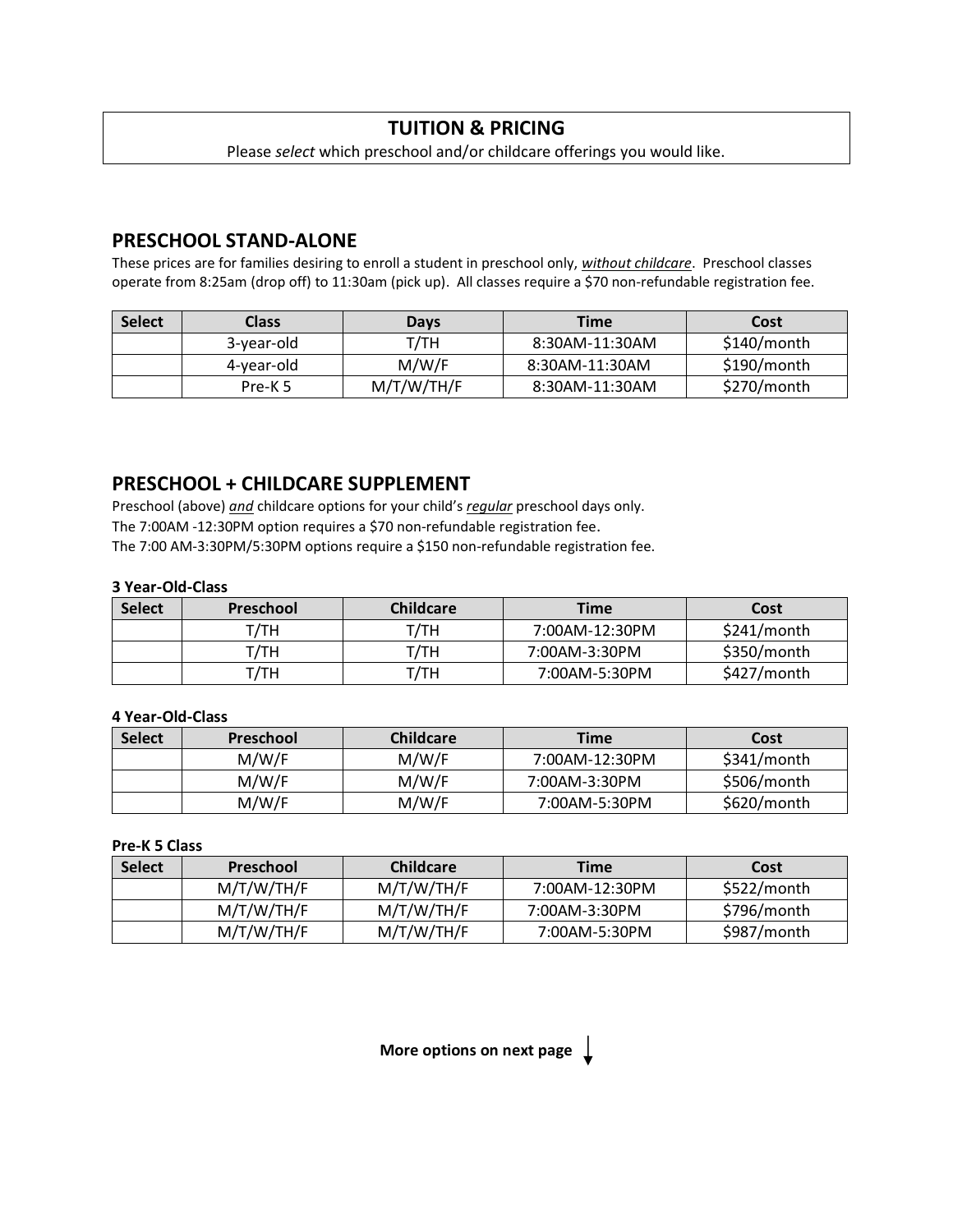# **PRESCHOOL + CHILDCARE COMPLETE**

Preschool *and* childcare options for your child's regular preschool day **PLUS** childcare for *non-preschool*  days. The 7:00AM -12:30PM option requires a \$70 non-refundable registration fee. The 7:00 AM-3:30PM/5:30PM options require a \$150 non-refundable registration fee.

### **3 Year-Old-Class**

| <b>Select</b> | Preschool | <b>Childcare</b> | <b>Time</b>    | Cost           |
|---------------|-----------|------------------|----------------|----------------|
|               | т/тн      | M/W/F            | 7:00AM-12:30PM | \$574/month    |
|               | т/тн      | M/W/F            | 7:00AM-3:30PM  | \$838/month    |
|               | T/TH      | M/W/F            | 7:00AM-5:30PM  | $$1029/m$ onth |

#### **4 Year-Old-Class**

| <b>Select</b> | <b>Preschool</b> | <b>Childcare</b> | <b>Time</b>    | Cost           |
|---------------|------------------|------------------|----------------|----------------|
|               | M/W/F            | т/тн             | 7:00AM-12:30PM | \$563/month    |
|               | M/W/F            | T/TH             | 7:00AM-3:30PM  | \$831/month    |
|               | M/W/F            | T/TH             | 7:00AM-5:30PM  | $$1022/m$ onth |

### **Pre-K 5 Class**

| <b>Select</b> | <b>Preschool</b> | <b>Childcare</b> | <b>Time</b>    | Cost        |
|---------------|------------------|------------------|----------------|-------------|
|               | M/T/W/TH/F       | M/T/W/TH/F       | 7:00AM-12:30PM | \$522/month |
|               | M/T/W/TH/F       | M/T/W/TH/F       | 7:00AM-3:30PM  | \$796/month |
|               | M/T/W/TH/F       | M/T/W/TH/F       | 7:00AM-5:30PM  | \$987/month |

### **BEFORE SCHOOL CARE FOR SCHOOL AGE CHILDREN**

| <b>Select</b> | Days | Time        | Cost        |
|---------------|------|-------------|-------------|
|               |      | 7:00-8:00AM | \$48/month  |
|               |      | 7:00-8:00AM | \$72/month  |
|               |      | 7:00-8:00AM | \$120/month |

## **AFTER SCHOOL CARE FOR SCHOOL AGE CHILDREN**

| <b>Select</b> | Days                 | <b>Time</b>    | Cost        |
|---------------|----------------------|----------------|-------------|
|               |                      | 3:00PM-3:30PM  | \$24/month  |
|               |                      | 3:00PM-5:30PPM | \$120/month |
|               | 3                    | 3:00PM-3:30PM  | \$36/month  |
|               | 3                    | 3:00PM-5:30PPM | \$180/month |
|               | 5                    | 3:00PM-3:30PM  | \$60/month  |
|               |                      | 3:00PM-5:30PPM | \$300/month |
|               | <b>Full Day Care</b> | 7:00AM-3:30PM  | \$51/day    |
|               | <b>Full Day Care</b> | 7:00AM-5:30    | \$63/day    |